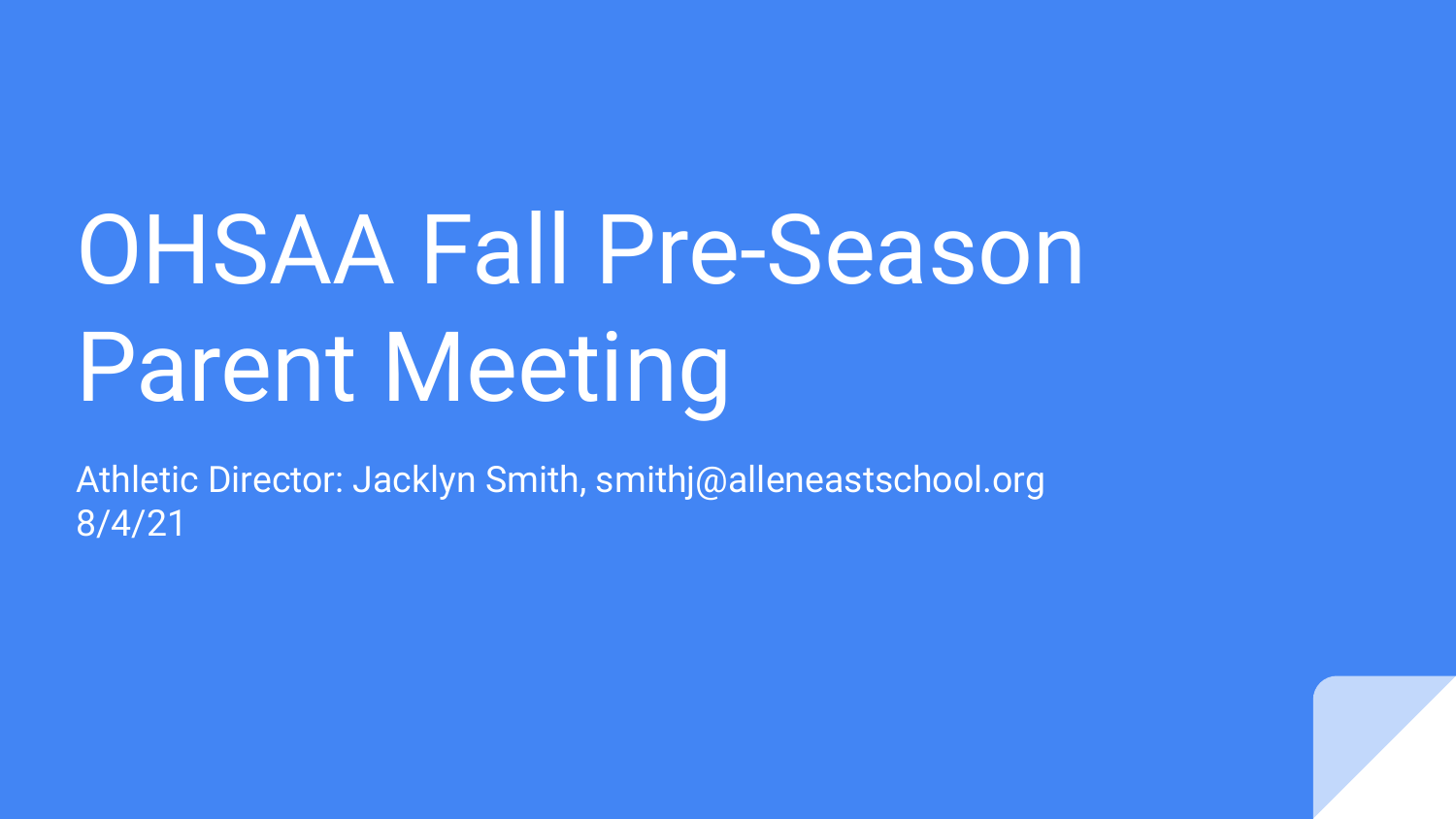#### Principal Contacts

Keith Baumgartner, HS Principal 9-12, [baumgartnerk@alleneastschool.org,](mailto:baumgartnerk@alleneastschool.org) 419-648-3333 X 2001

Heather Patterson, MS Principal 5-8, [pattersonh@alleneastschool.org,](mailto:pattersonh@alleneastschool.org) 419-648-3333 X 1002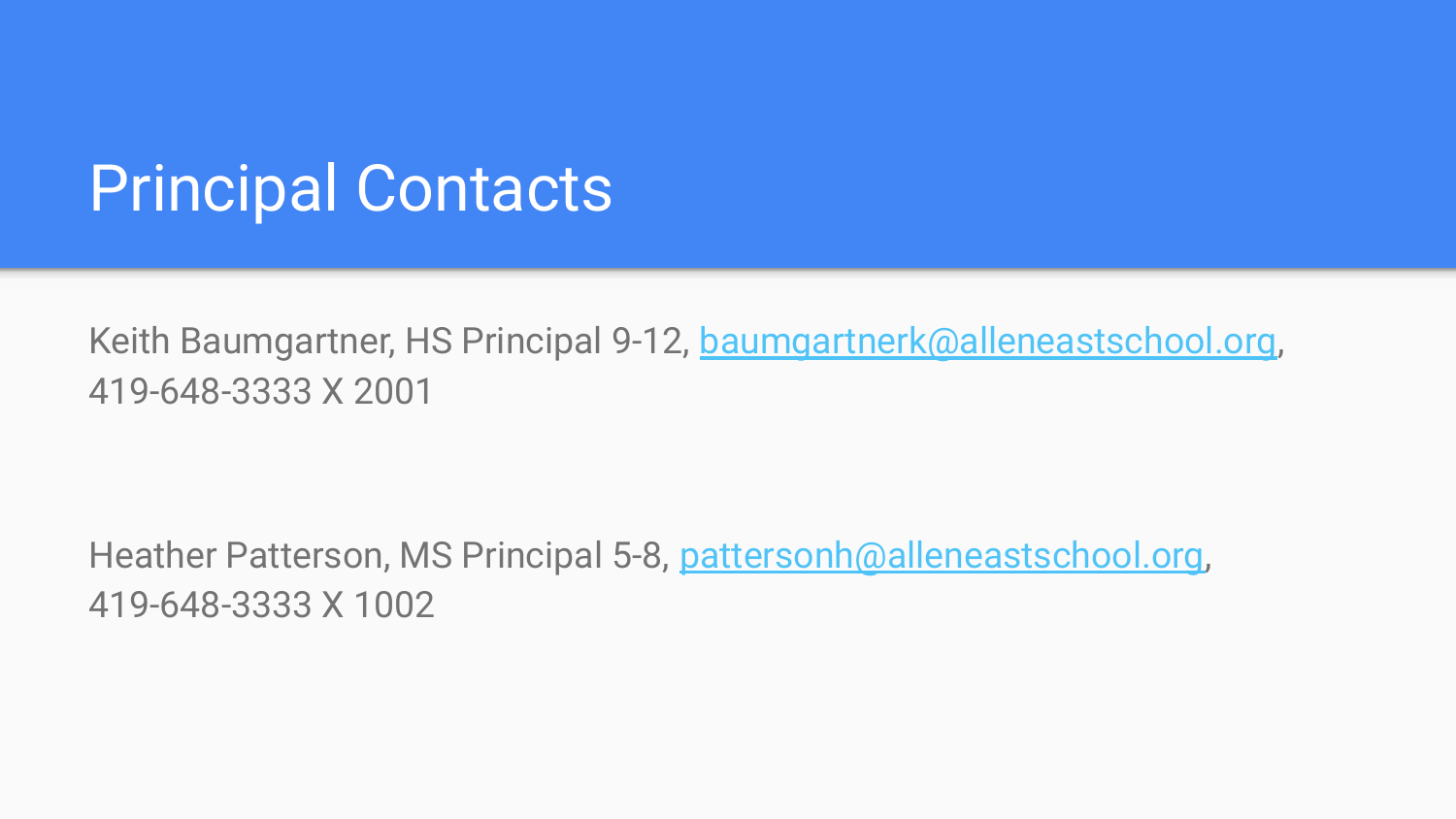#### Other Contacts

David Pryer, School Nurse, [pryerd@alleneastschool.org](mailto:pryerd@alleneastschool.org), 419-648-3333 X 1503 -If child has a sports injury, please call and leave Mr. Pryer a message or email to let him know, as he will work closely with the Athletic Trainer. This is especially important for concussions or fractures of bones.

Kris Laise, Athletic Trainer, [laisek@alleneastschool.org](mailto:laisek@alleneastschool.org), 419-648-3333 X 3519 -Kylee is new to Allen East and is excited to be here and meet you all! He will work with both AE and Ft Jennings.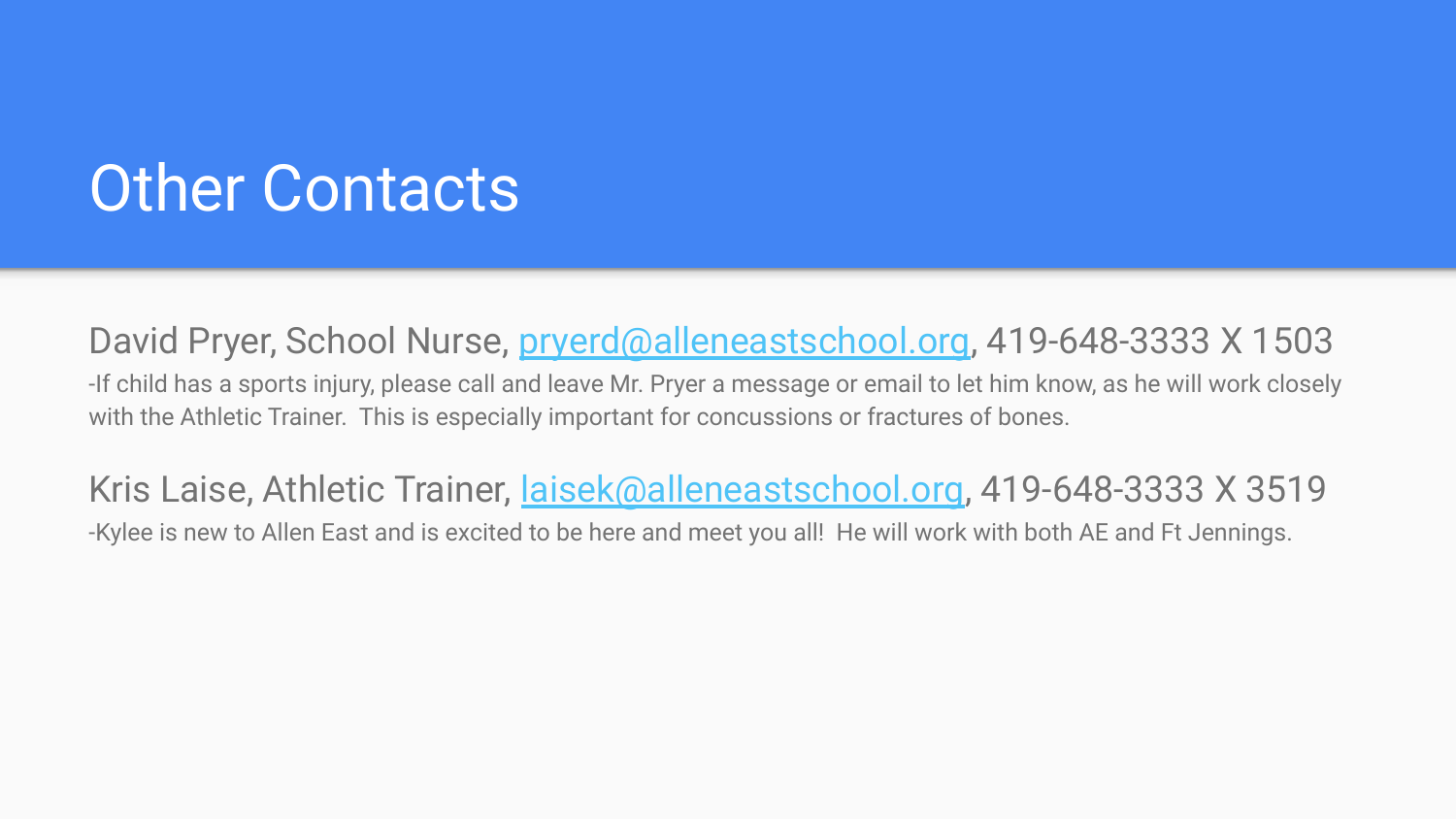## Allen East Athletic Philosophy

It is the purpose of our school to provide a well-planned and well-balanced program of interscholastic athletics for our students. Competitive sports are an important part of the total education program for our students in our school. Student-Athletes develop physically, mentally, socially, and emotionally, while participating in athletics. The program will operate and be managed under the policies and guidelines set forth by AE Board, the OHSAA and the NW Conference.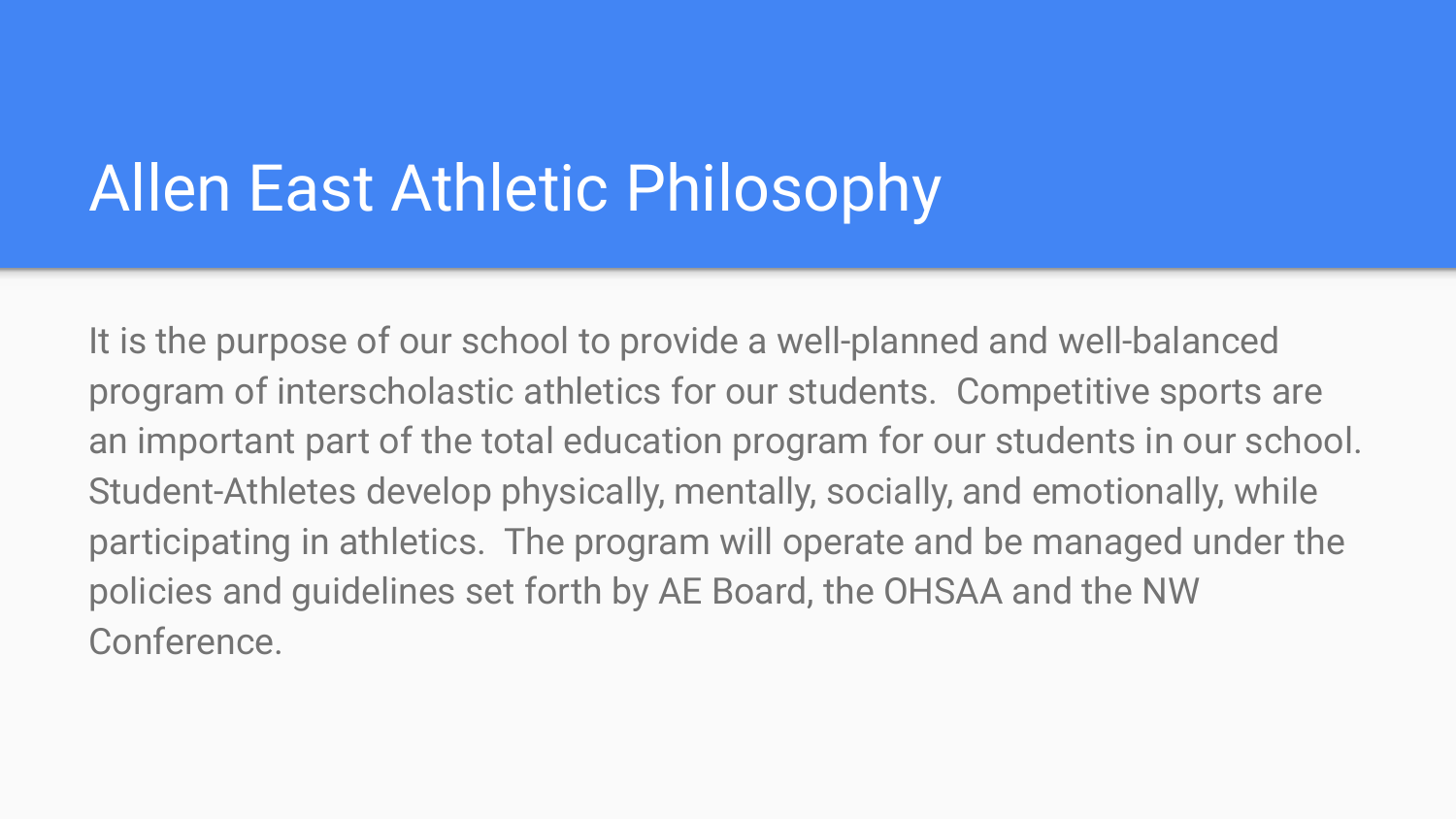## OHSAA Regulations

- 1. If a student changes schools (transfers) after establishing eligibility in grade 9, the student will be ineligible for the last 50% of regular season and the OHSAA tournament.
	- a. New to Allen East? Check with me…
- 2. A student is entitled to eight semesters of participation opportunity at the high school level once they enter grade 9 and whether they participate or not.
- 3. Age requirement: This permits all 19-year-olds, regardless of date of birth, to continue to participate in interscholastic athletics provided the eight-semester rule is observed. This also means that once a student turns 20, no matter where the 20th birthday falls on the calendar, his or her eligibility ends.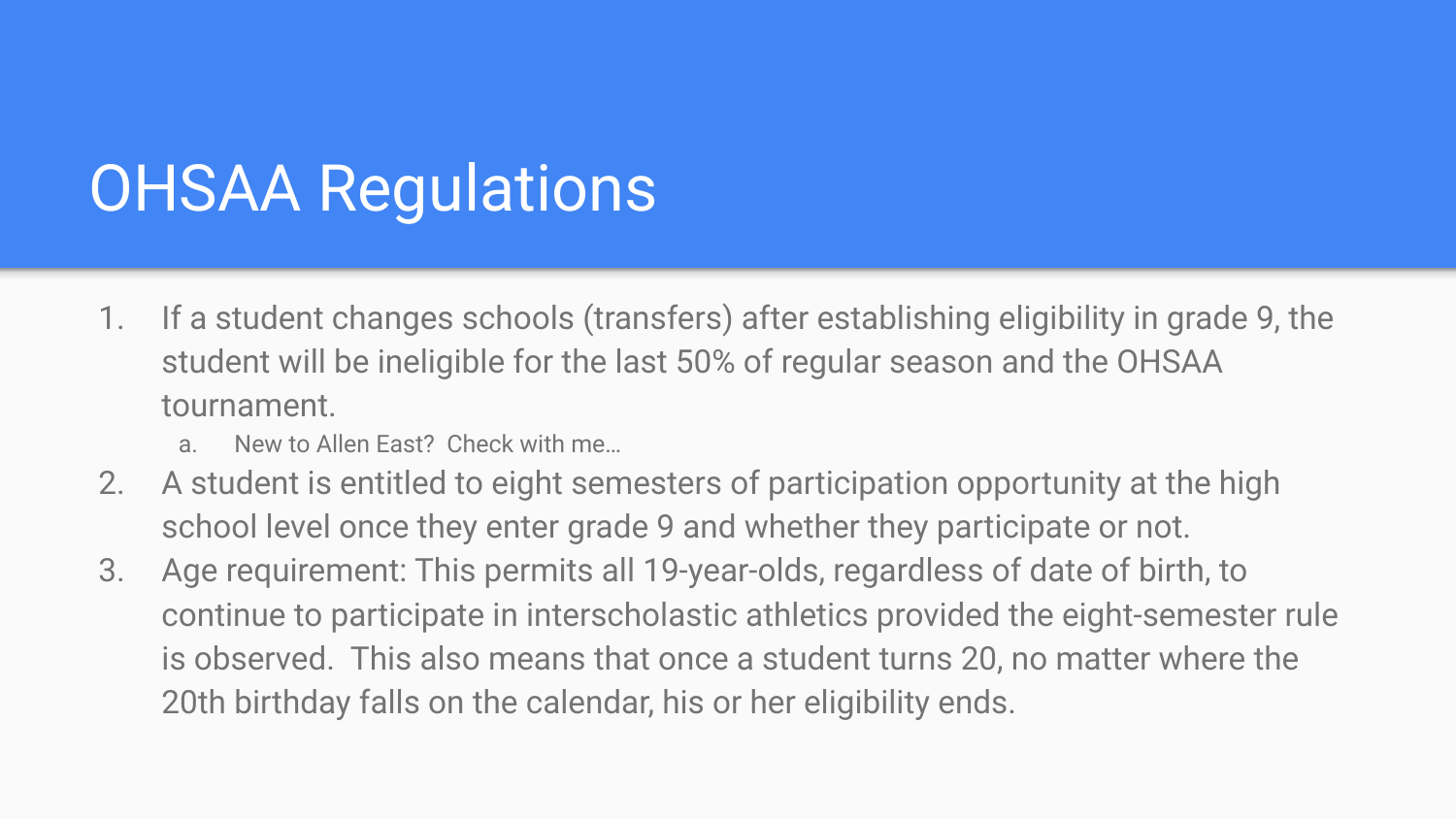## OHSAA Regulations, cont'd

- 1. During the sport season, a student athlete may not participate on a non-school team in the same sport in which they are participating for the school.
- 2. Questions on OHSAA related to rules and regulations may only be communicated by the principal or athletic director.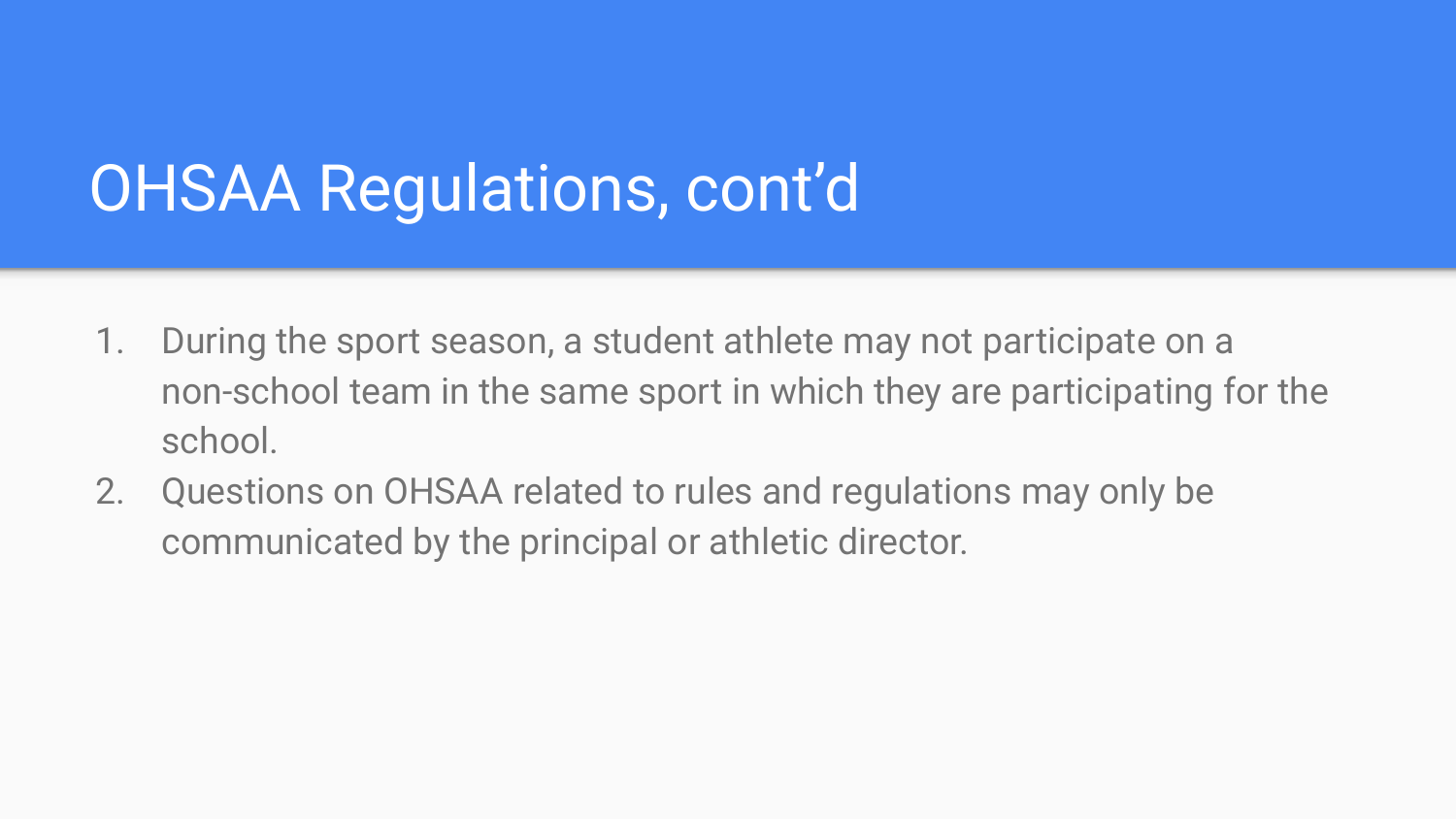## Academic Requirements

- 1. OHSAA
	- a. HS Students need to pass five (5) one credit courses, or the equivalent, that count towards graduation or the equivalent during the preceding grading period.
		- i. Do not drop a class or change a schedule without checking with either the principal, AD/Director of Student Affairs, to see if it affects your eligibility.
	- b. MS Students need to pass 4 classes.
- 2. Allen East Schools
	- a. At this time, no other GPA or eligibility requirements.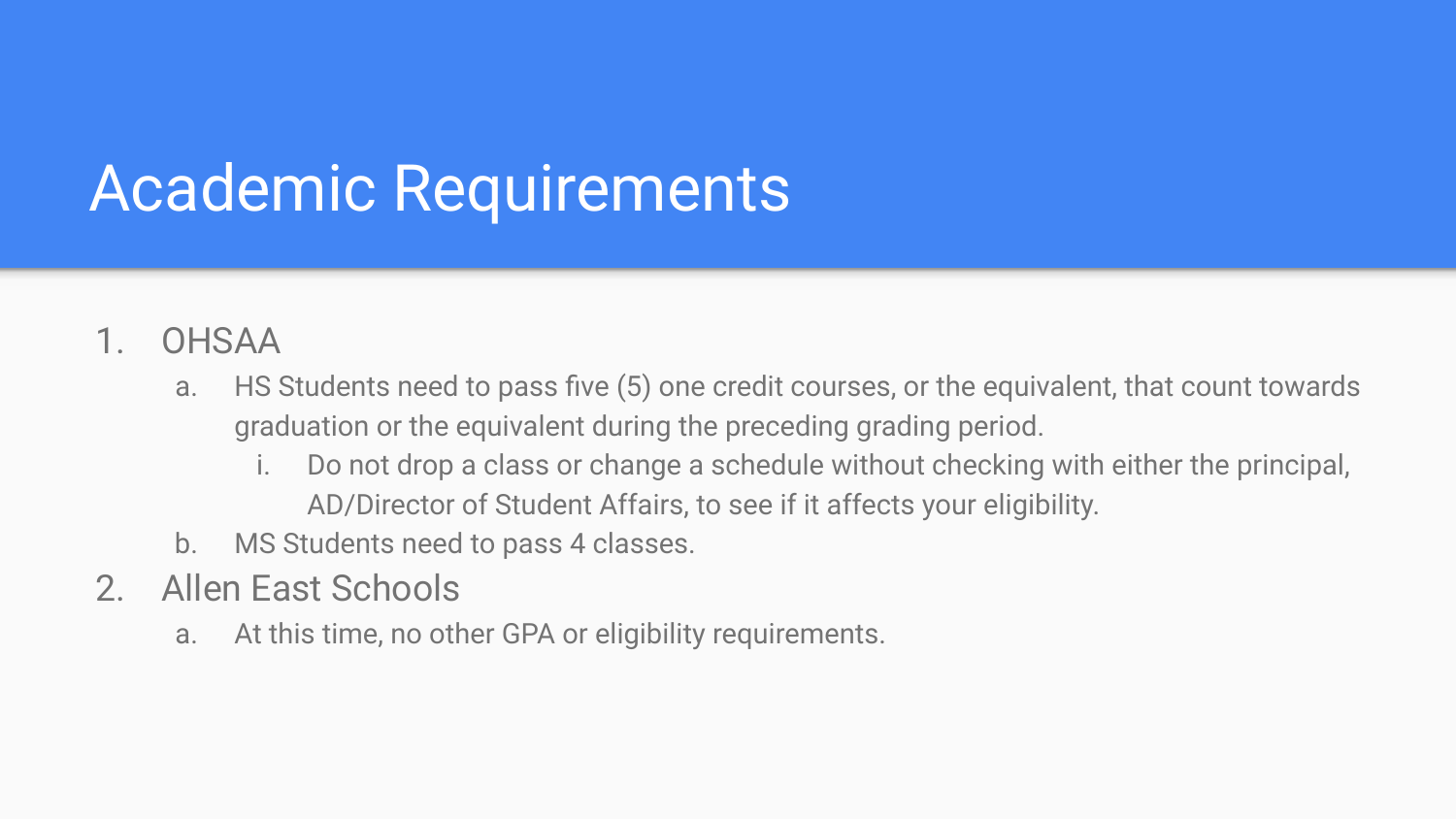#### Student Athlete Code of Conduct

- 1. Must be signed in Final Forms. Year-round code of conduct that does NOT stop at the end of a season.
- 2. Items include....eligibility information, all required forms, drug-testing policy, violations and consequences, letter and award information (all online with emergency medical form this year via final forms).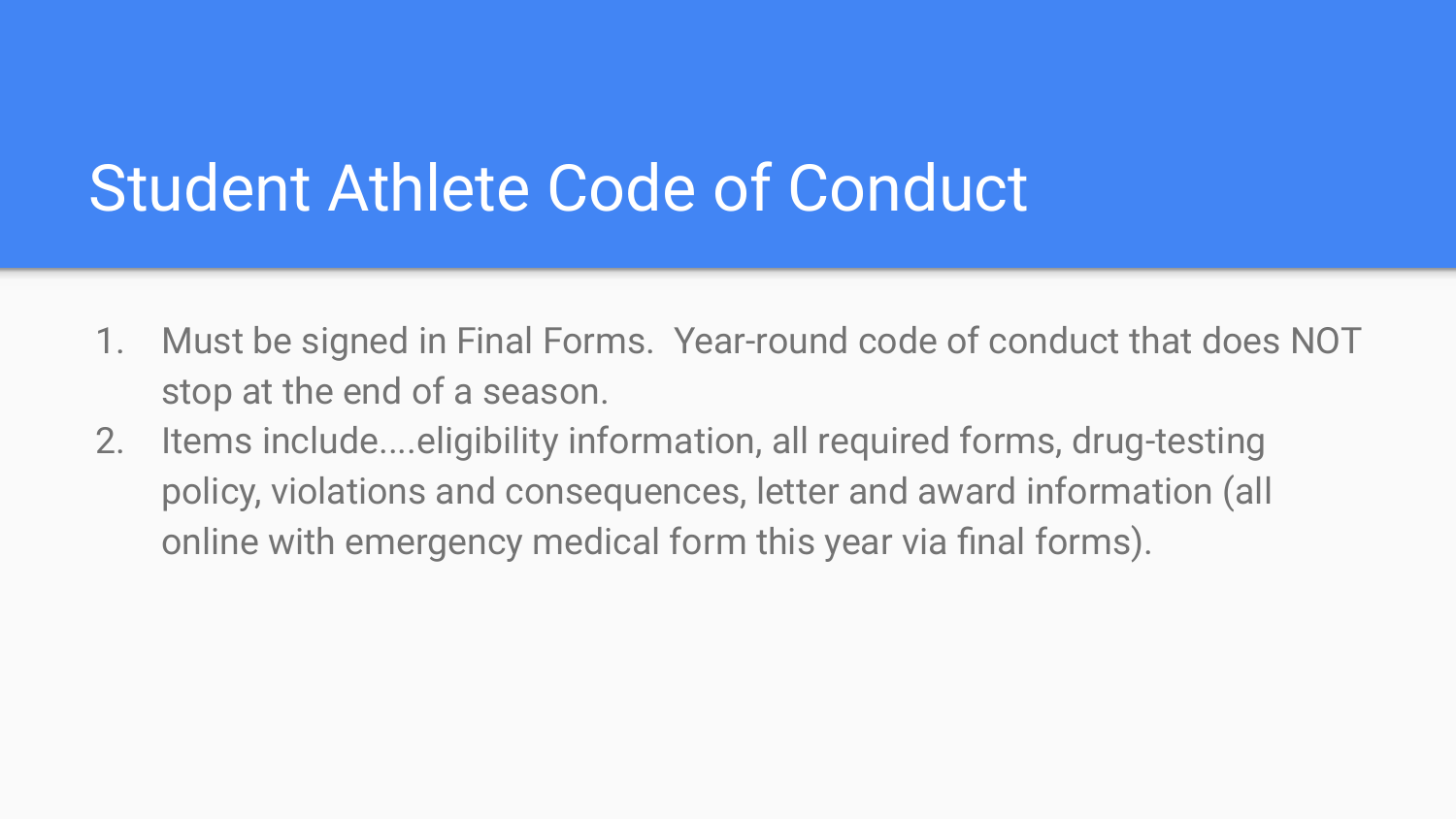# Sportsmanship

Students:

- 1. Remember that you are representing your team, school, community and self.
- 2. This representation takes place on and off the field.
- 3. Play hard, but play fair!
- 4. You don't have to like your opponent, but you need to respect them and officials at all times.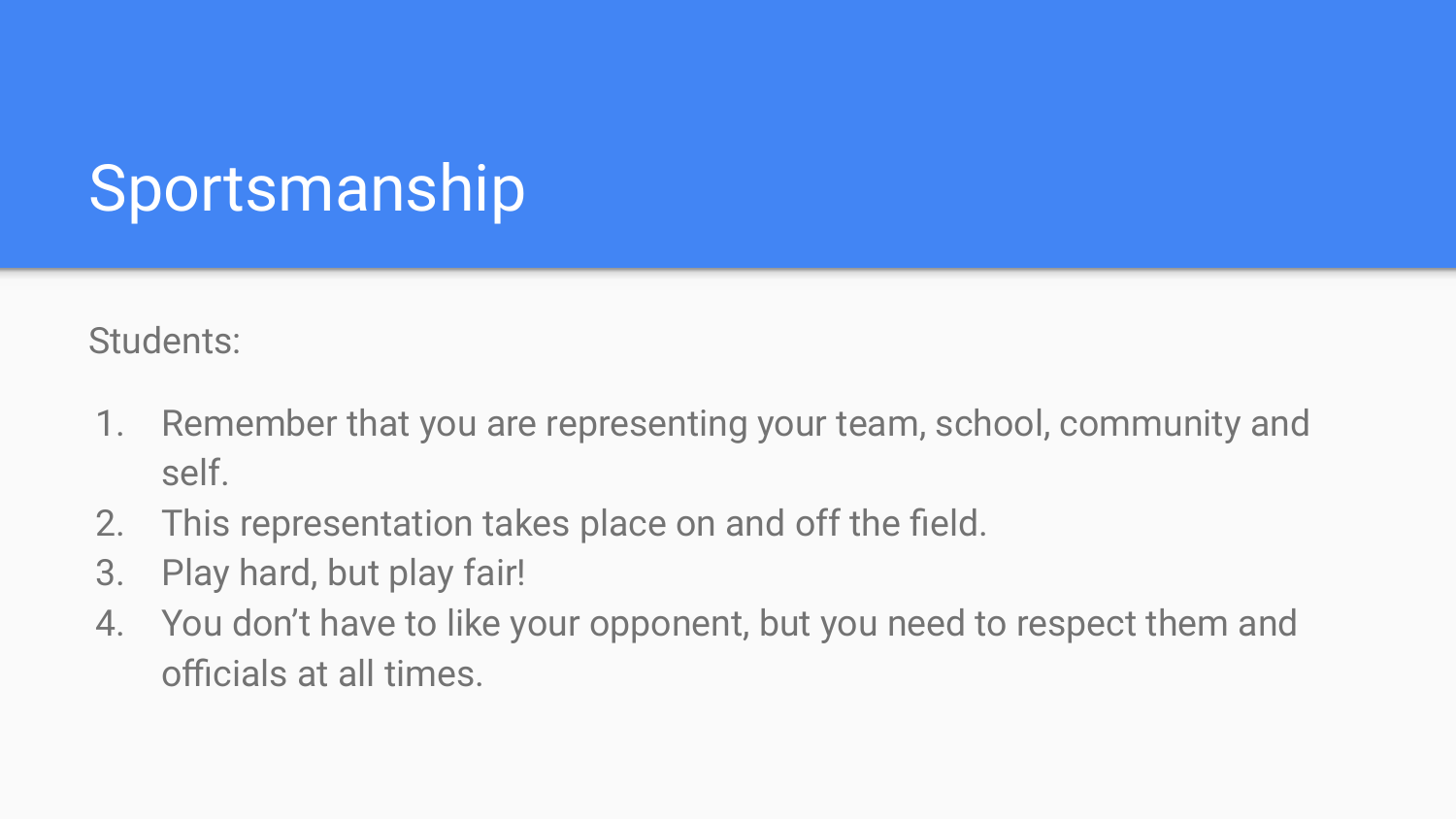# Sportsmanship

Parents:

- 1. All of the same principles that are listed for students, apply to you as well.
- 2. You can be a great asset to the success of our programs through your show of support!
- 3. Simply stated, you are supporting students who compete at the sports they love.
- 4. The verbal abuse of officials and game personnel during athletic contests will not be tolerated. Good sportsmanship is expected of our adults, as well as our players.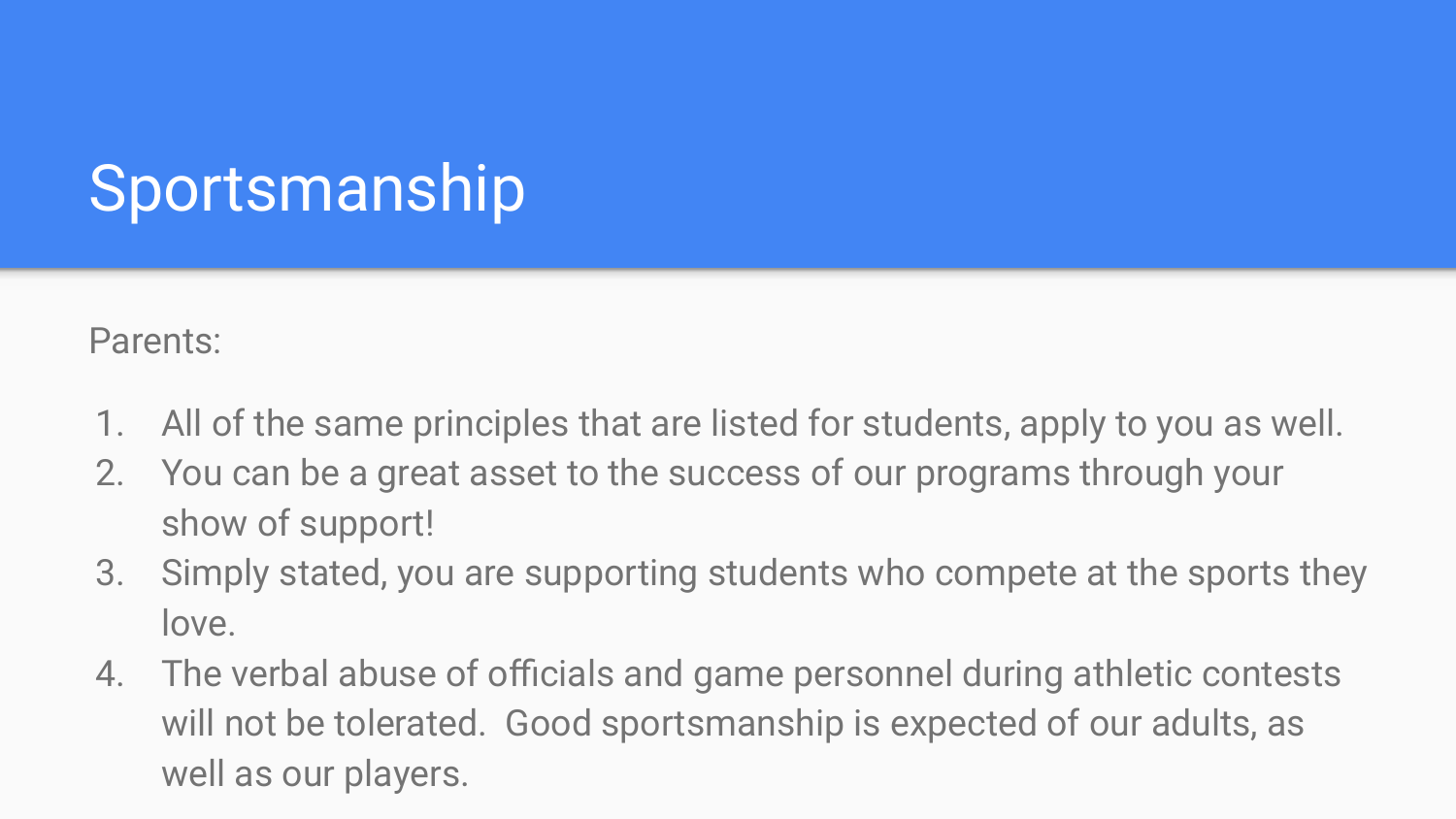# Required Forms

- 1. Updated Physical due before practicing.
- 2. Final Forms
	- a. Signed Student Code of Conduct (online with back to school forms)
	- b. Drug Testing (online with back to school forms)
	- c. St. Rita's (online with back to school forms)
	- d. Concussion Form (online with back to school forms)
	- e. Lindsay's Law (online with back to school forms)
	- f. Emergency Medical Form (online with back to school forms)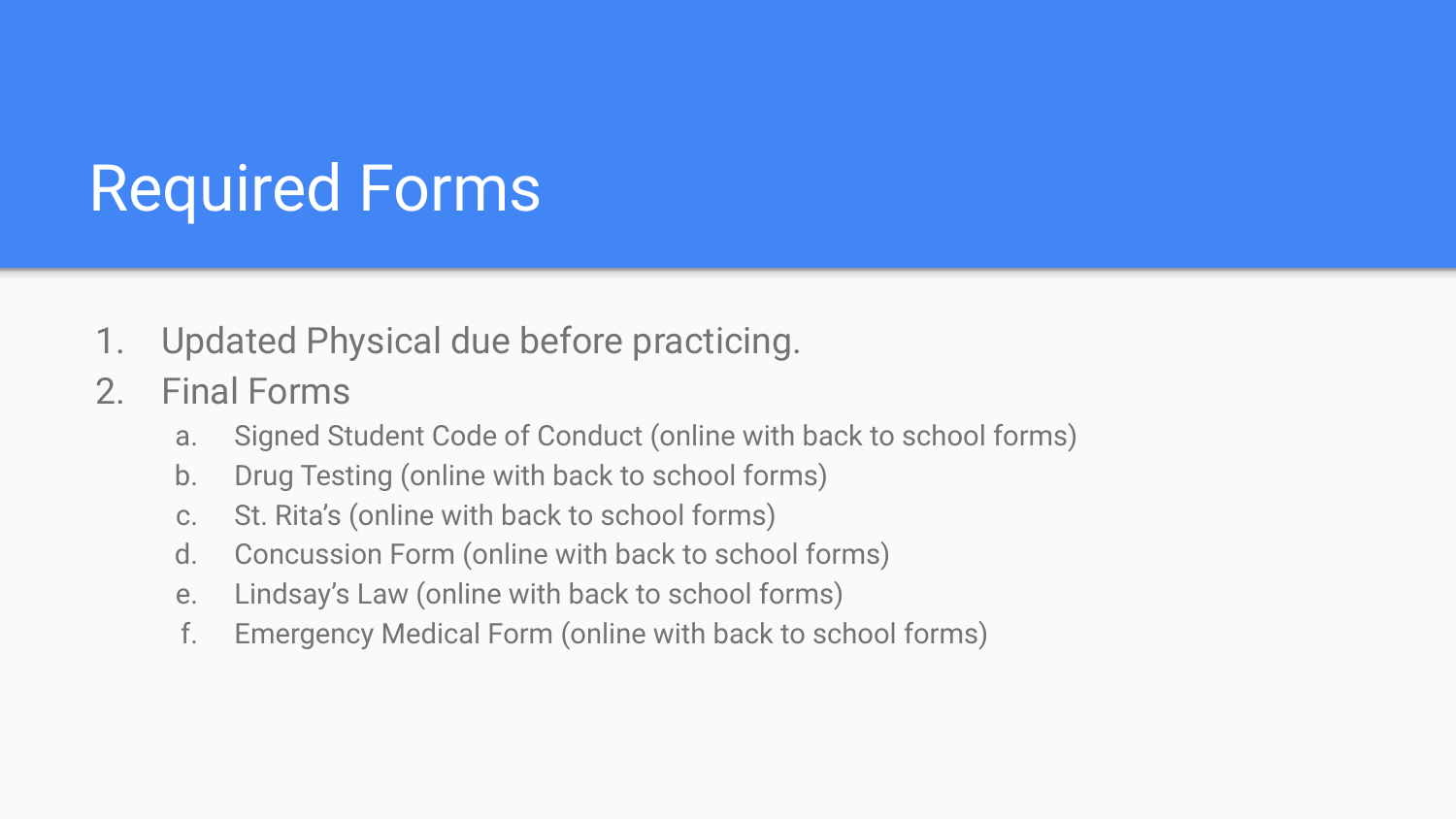## **Communication**

- 1. Athletics Tab on the Allen East Website
	- a. Gym Calendars, Ticket Sale Info, Game Schedules and Additional Information
- 2. Alert Notifications (NEW)
	- a. Left side quick links on AE Website Sign up for Athletics option
- 3. Twitter @AllenEastAD
- 4. Transportation home from games
- 5. Communication with Coaches
	- a. 24 hour rule
	- b. Chain of Command...Coach, Athletic Director, HS/MS Principal, Superintendent (PLEASE FOLLOW THIS POLICY!)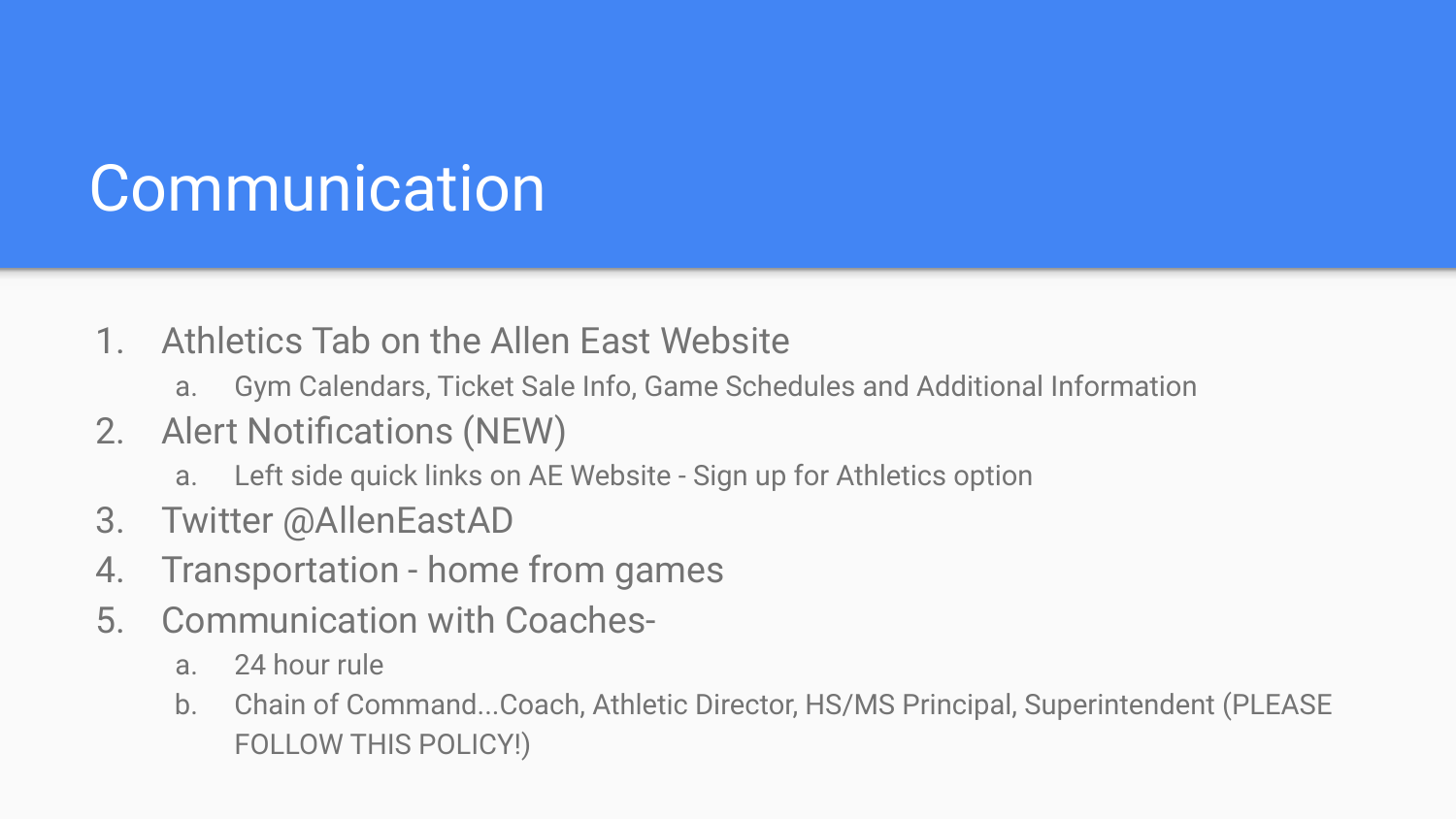# Fundraising

Fall Sports Bash-

1. Meet and Greets, Activities, Food Trucks, Spiritwear & 5k - 8/15 5-8 PM

Fall, Winter, Spring Madness-

1. Tickets will be available from your coaches and we expect each athlete to help us by selling 10 tickets for the athletic department.